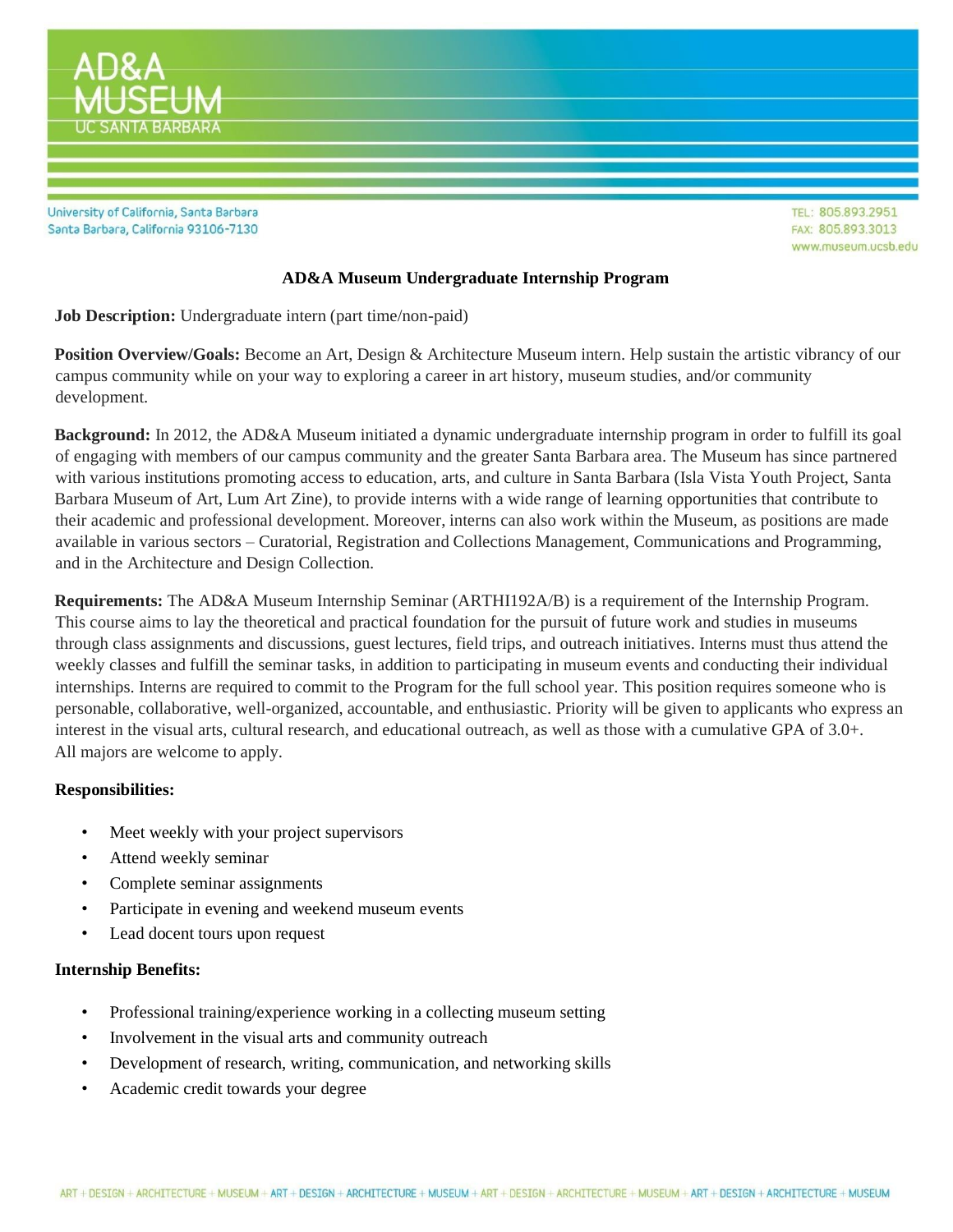

**Hours:** 3 units minimum for whole academic year with a range of 6-12 hours per week, depending on credit earned agreement (1 unit  $=$  3 hours per week during the academic year; 1 unit  $=$  5 hours per week during summer sessions).

**Duration:** Interns must commit to the program for the full academic year.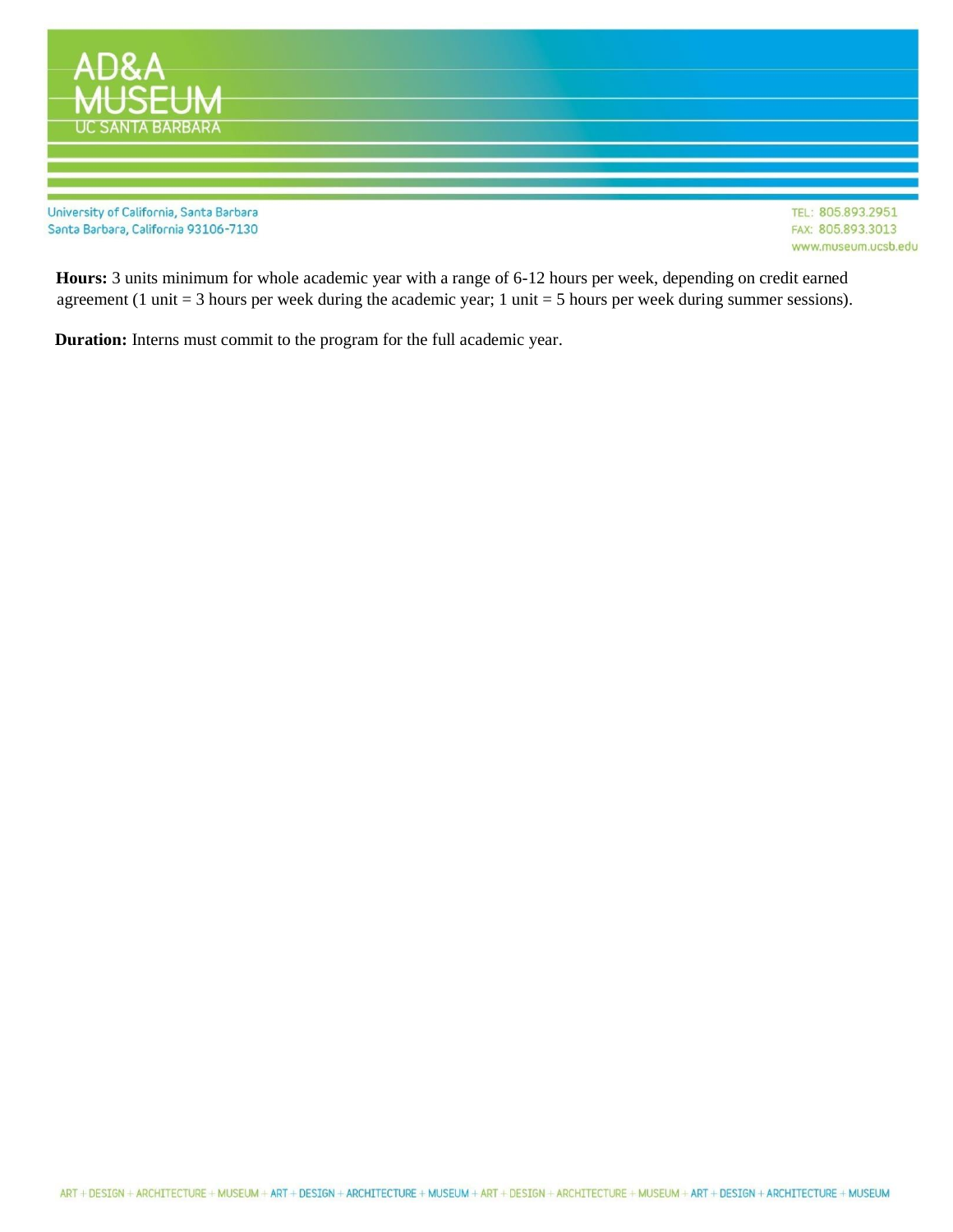| Name:                                   |               |  |
|-----------------------------------------|---------------|--|
| <b>UCSB</b> e-mail:                     | <b>Phone:</b> |  |
| Major(s):                               | Minor(s):     |  |
| Year:                                   | GPA:          |  |
| <b>Emergency contact (name/number):</b> |               |  |

# **Please submit a one-page cover letter addressing the following questions:**

- 1. Why do you want to intern at the AD&A Museum and how would an internship fit into your long-term goals?
- 2. How would you contribute to the success and atmosphere of the AD&A Museum?
- 3. What background and/or interests do you have relating to the art and/or museums?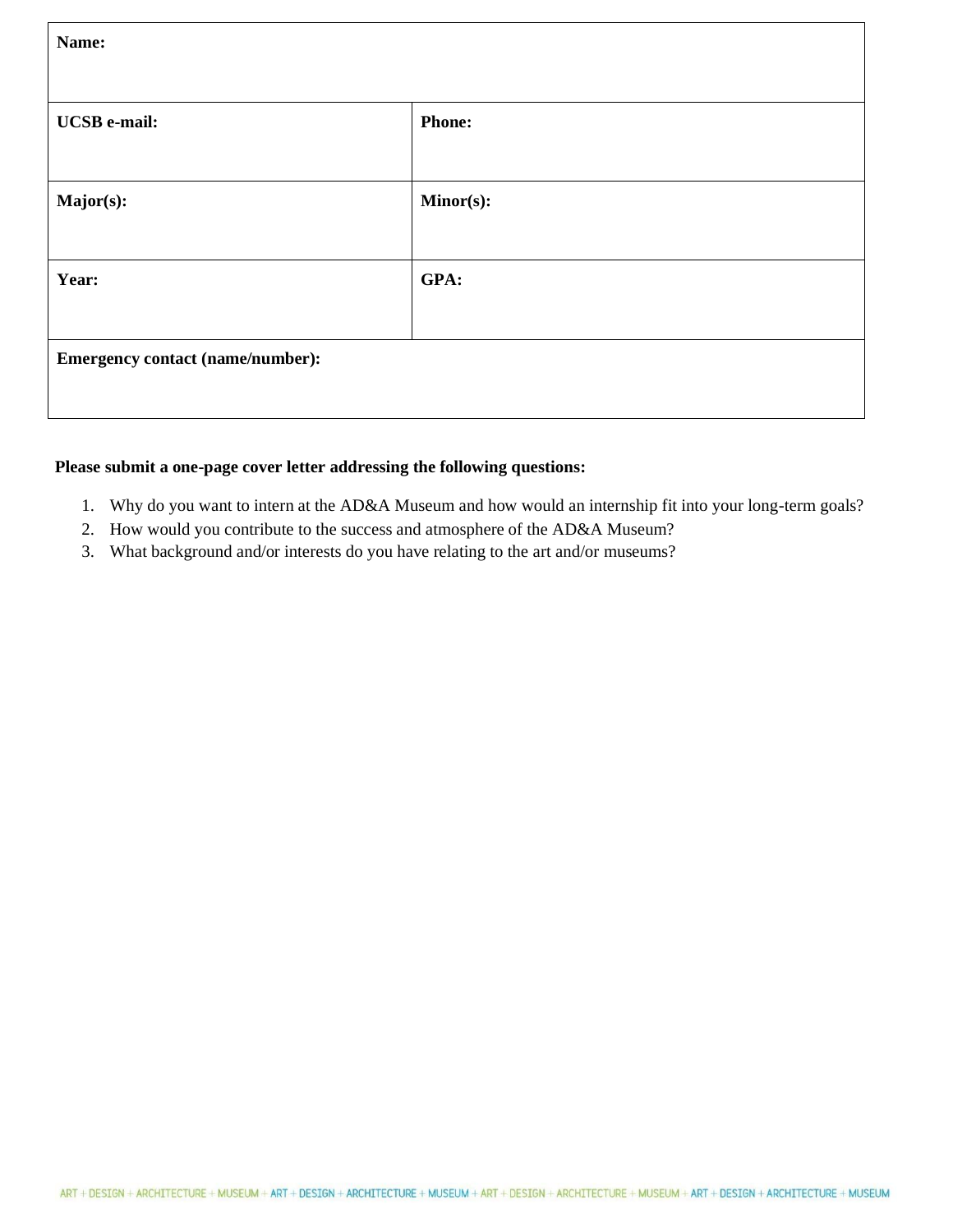# **Please check all skills that pertain to you. Feel free to elaborate in your cover letter.**

| <b>Basic Photoshop</b>        | Research                      |
|-------------------------------|-------------------------------|
| <b>Advanced Photoshop</b>     | Writing                       |
| Social Media                  | Organization                  |
| Publicity                     | Public speaking               |
| <b>Computer Skills</b>        | Presenting                    |
| Photography / digital imaging | Networking                    |
| Videography                   | Teaching                      |
| Cataloging / inventorying     | Design / engineering          |
| $\Box$ Handling art / lifting | Construction / repairs        |
| Installation                  | Lighting                      |
| Filing / data entry           | Self-motivated                |
| Detail-oriented               | Professionalism / punctuality |
| Mount-making                  |                               |

**Please list any additional skills or comments you have regarding this section:**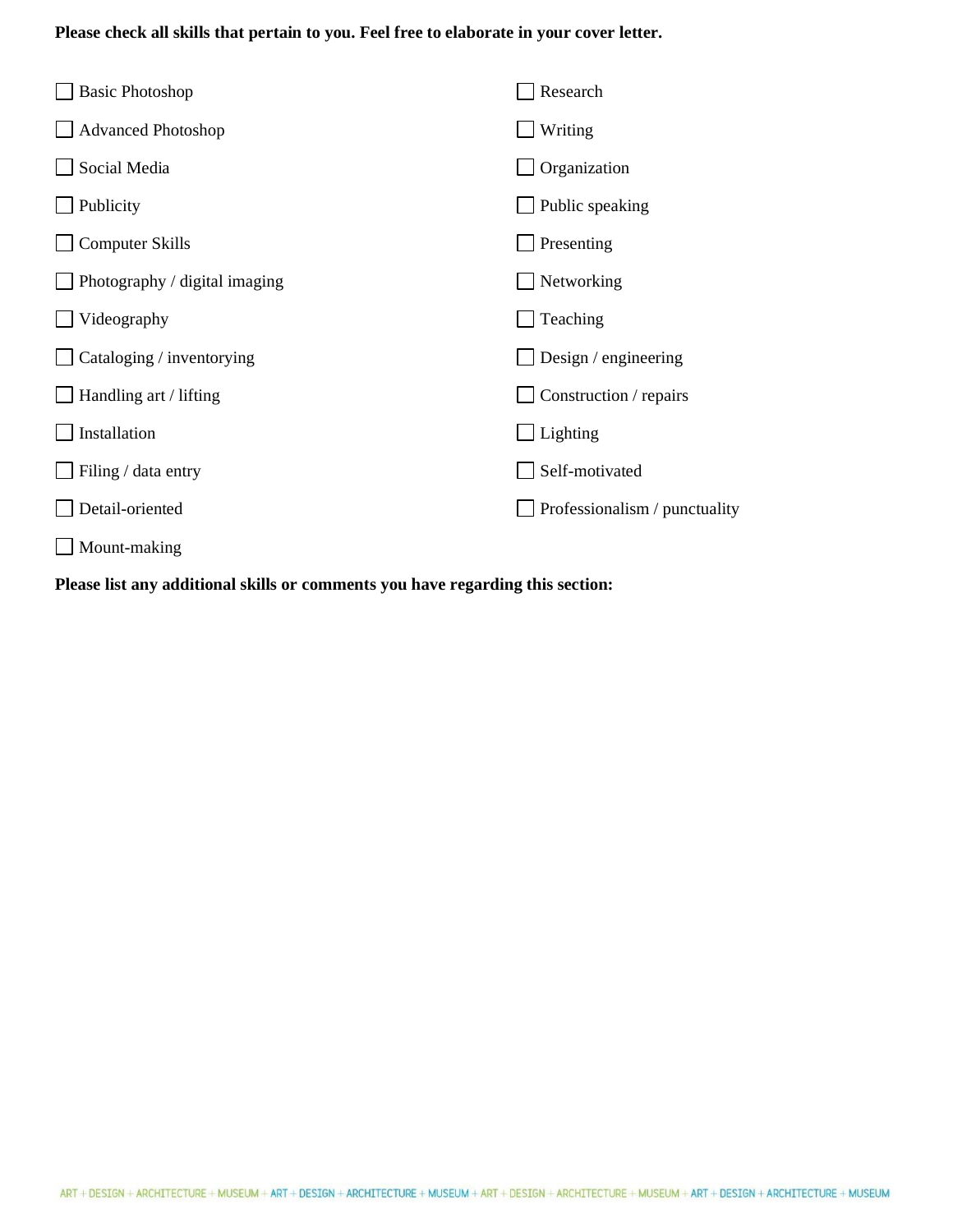**The AD&A Museum Undergraduate Internship Program offers a wide array of positions, in various Museum sectors, and cultural and educational institutional in Santa Barbara. Rate available positions from 1 to 10 (1 being your first choice). Please check if the minimum number of hours for a given position is compatible with your schedule or number of units desired.** 

- **( ) AD&A Museum Registrar Intern** *(minimum 3 hours/week)***:** Under supervision of the Collections Manager & Registrar, the intern(s) will assist in object accessioning which includes anything from sculptures to paintings. This review of objects includes measuring, capturing essential information such as signatures and dates as well as photography all of which is uploaded into our collections-based software with a short description. This allows the interns to get experience writing about objects as well. Intern(s) will also be included in locating objects to their storage spaces; completing inventories and unpacking objects. Since we are a very small staff, interns are able to gain valuable experience actually touching and handling all types of collection objects. It's a big responsibility and this opportunity is not often found in museums.
- **( ) AD&A Museum Communications Intern** *(3-12 hours/week)***:** Communications Interns will assist the museum's Communications & Programming Assistant (C&MA) to create dynamic advertising and programming (events, workshops, etc) that help the museum meet its mission of "stimulating research and support artistic practice through the Art, Design & Architecture Museum's collections." This includes managing the museum's various social media networks and other online accounts, designing graphic materials (flyers), developing the bi-weekly newsletter, updating the word-press blog, reaching out to relevant organizations and communities to engage them in our programming, and collecting opinions and data from our audience to better serve their needs. Responsibilities will vary week to week, depending on the events calendar. Interns will provide their own unique ideas and experiences to develop the museum's image and presence both on and off campus.
- **( ) Architecture and Design Collection Curatorial Intern** *(minimum 6 hours/week)***:** Are you curious about how to organize an exhibition? Do you have an interest in architecture and design? Would you like to join a creative team and environment? The intern in this position will work alongside the curator of the Architecture and Design Collection supporting the tasks associated with organizing exhibitions. These tasks include researching the collection, creating checklists, scanning documents, drafting prospectuses, reports, presentations, bibliographies, and emails, as well as participating in meetings with architects, designers, and creative minds. Attention to detail, and familiarity with Microsoft and Adobe Suites is strongly preferred.
- **( ) Architecture and Design Collection Archival Intern** *(minimum 6 hours/week)***:** Organize, process, and catalog the large architectural drawings, renderings, photographs, and project files in the ADC. Must be detail oriented, be able to move boxes of materials, and work independently. Enters data into computer program, handles fragile materials with care, and may assist with creating online exhibits, scanning items and editing in Photoshop, and interacting with researchers.
- **( ) Education Outreach Program Intern** *(minimum 3 hours/week)***:** Education & Outreach interns will work with their peers to develop art history lesson plans for kindergarteners at IV Elementary. Key responsibilities include writing lesson plans; designing creative crafts; teaching kindergarteners; and curating the spring Kinder-art exhibition. Interns should enjoy teaching kids; collaborating and working in teams; and finding new ways to engage children and families with the museum. This job ranges from 3-6 hours per week. The after-school program at IV Elementary is either from 3-4 or 4:30-5:30, so interns must have some availability between these times during the week.
- **( ) Lum Art Zine Intern** *(minimum 3 hours/week)***:** Lum Art Zine features arts & culture in and around Santa Barbara and Ventura, California. Created collaboratively by local artists and writers, Lum Art Zine is committed to great writing and meaningful conversations about art. Interns work directly with the editor-in-chief, writing a minimum of one review of a current exhibition at an area museum or gallery per quarter. The editor will provide a list of exhibitions and interns are encouraged to select a show in their area of interest. Reviews will be copyedited by the editor and published on lumartzine.com. This is a great opportunity, particularly for students interested in pursuing careers in the arts, curating, museum studies, graphic design, writing, communications, publishing and journalism. Students of all disciplines are welcome.
- **( ) Local Artist Intern** *(minimum 3 hours/week)*: Organize, document, and catalogue completed artwork while learning of the historical trajectory an artist's work takes from one period to another. Assist the artist with their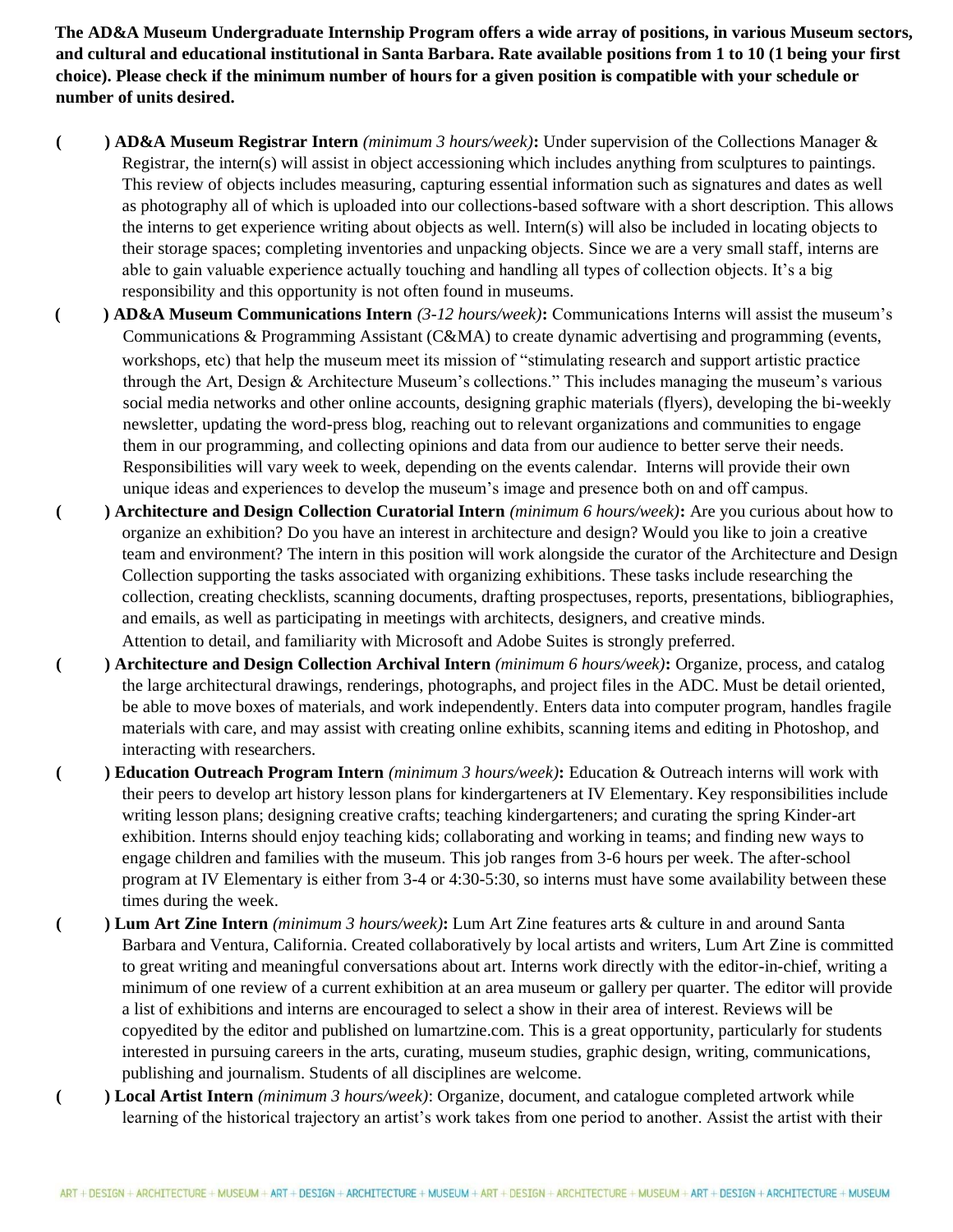promotional material (Instagram posts, short videos, printing visual materials) as well as research possible venues and exhibits that support the artist and their goals. Assist in exhibition preparation, including making lists of work to be shown, writing descriptions, contacting curators, preparing visual materials. This opportunity allows an intern to create a relationship with a practicing artist and see behind the scenes how artists work and take care of their completed art. Internship takes place off the UCSB campus at the studio of the artist in downtown Santa Barbara, which is accessible by personal car or bus stop immediately in front of the studio.

**( ) Santa Barbara Museum of Art Intern** *(minimum 6 hours/week)***:** Work downtown at Santa Barbara Museum of Art as student gallery guides, connecting 6-12th grade students to the exhibitions, collections, and mission of the Museum. Given in-depth access to special exhibitions, permanent collections, and mandatory training workshops. Guides lead an average of 3 to 6 gallery conversations per month and engage in special projects including assisting on Sunday or Thursday evening family and community programs on an as-need basis. Must be available Fridays from 11-1pm. Summer training and additional trainings two half-days per quarter.

### **Are you interested in a Summer internship?**

 $\Box$  YES  $\Box$  NO

#### **Is this internship fulfilling a requirement for your degree? \*\*\***

 $\Box$  YES  $\Box$  NO

\*\*\* A maximum of 4 letter-graded units may be applied to any major/minor offered by the History of Art and Architecture

#### **How did you hear about this internship?**